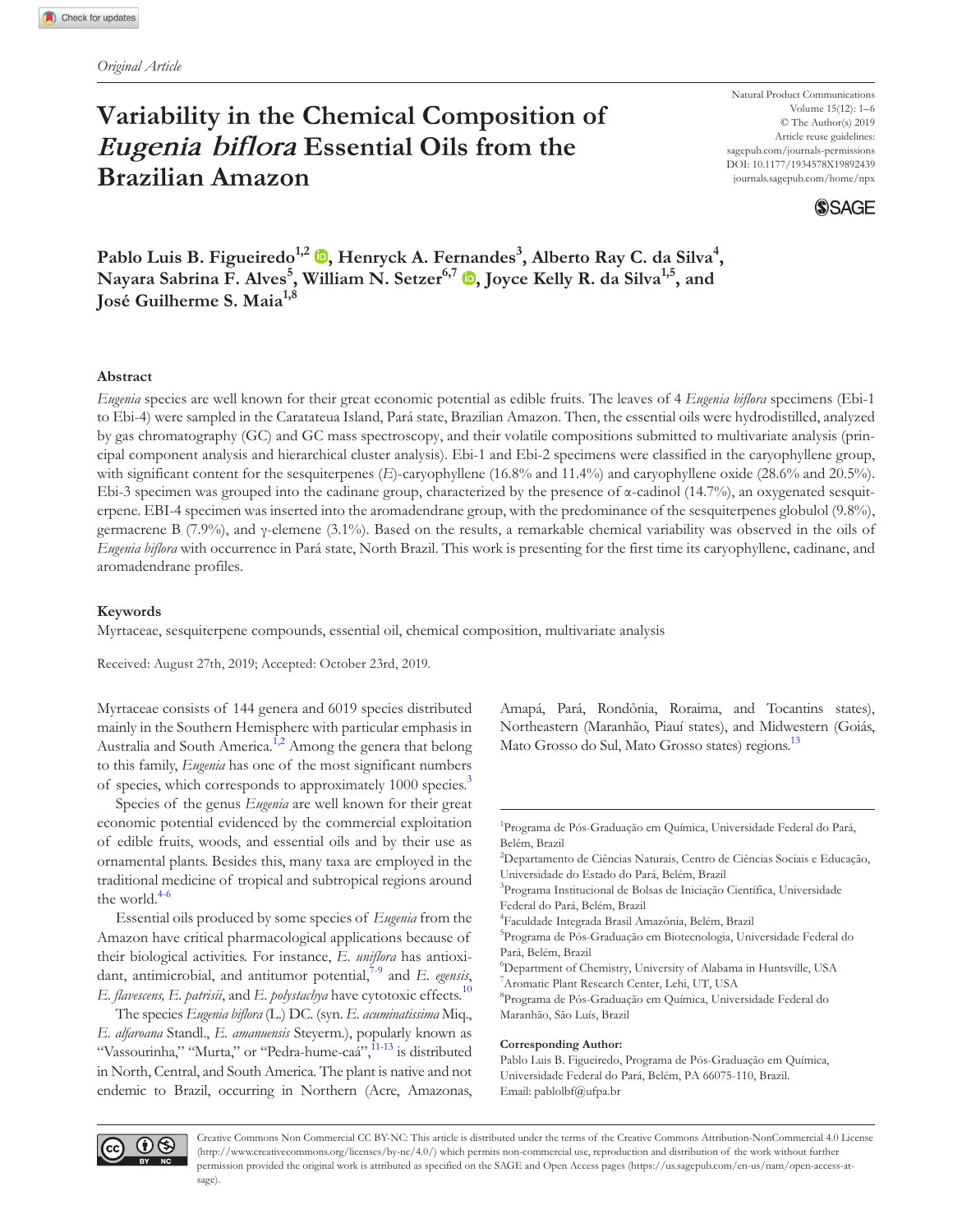*E. biflora* is a shrub that can grow to a height of 0.5-3.0 m. The species has elliptical, oval-lanceolate-shaped leaves with flat margins and grooved midribs on the adaxial surface, while its inflorescences are raceme type, solitary, or overlapping, axillary or terminal, with rachis of 4-27 mm. The flowers have a persistent nonshowy bract, and its fruits present a globular, ellipsoid shape with a smooth surface.<sup>[13](#page-5-6)</sup> The plant is employed by traditional Amazonian communities to treat diarrhea, thrush, intestinal inflammation, and hemorrhages.<sup>[12,14](#page-5-7)</sup> The light petroleum extracts from leaves were rich in β-amyrin and eucalyptin, $\frac{11}{11}$  $\frac{11}{11}$  $\frac{11}{11}$  showing antimicrobial activity, which also emphasizes its pharmacological potential. $^{12}$  $^{12}$  $^{12}$ 

There is only 1 study of leaf essential oils of *E. biflora* previously reported, which was collected in the municipality of Maracanã, State of Pará, showing a high content of α- and β-pinene and (*E*)-caryophyllene.[15](#page-5-8) Based on the species potential, the present study aimed to investigate the variability of the chemical composition of different specimens that occur in the Brazilian Amazon, to contribute to the knowledge of its chemotaxonomy.

*E. biflora* belongs to the group of plants known in the Amazon as "Pedra-hume-caá" (pedra-hume means alumen and caá means leaf in Tupi-Guarani language). The group comprises, in addition to *E. biflora*, the species *Myrcia multiflora* and *Myrcia sylvatica*. These 3 species have a broad pharmacological application and generate income in traditional communities because of their cultivation and commercialization.<sup>[12](#page-5-7)</sup>

Four specimens of *E. biflora* were collected and showed distinct chemical composition for their essential oils [\(Table 1](#page-1-0)). These oils were light yellow with a woody odor and presented yields of 0.4% to Ebi-1, 0.3% to Ebi-2 and Ebi-4, and 0.2% to Ebi-3 samples ([Table 1](#page-1-0)). The quantification and identification by gas chromatography (GC) and gas chromatography mass spectroscopy (GC-MS) presented 78 constituents in the oils of the specimens, representing an average of 92.1% of the total oils content [\(Table 2](#page-2-0)). In oils, oxygenated sesquiterpenes (48.0%-74.1%) and sesquiterpene hydrocarbons (19.0%-45.6%) predominated. Monoterpenes were not identified in the oils. The compounds caryophyllene oxide (0.5%-28.6%), (*E*)-caryophyllene (1.8%- 16.8%), α-cadinol (6.2%-14.7%), globulol (0.3%-9.8%), and epi- $\alpha$ -murrolol (4.0%-8.4%) were the main constituents.

To classify the oils, a multivariate analysis (principal component analysis, PCA, and hierarchical cluster analysis) was

<span id="page-1-0"></span>**Table 1.** Identification Data for the Specimens of *Eugenia biflora*.

| <b>Samples</b> | Herbarium<br>number | <b>Local coordinates</b>      |  |  |
|----------------|---------------------|-------------------------------|--|--|
| Ebi-1          | NR.                 | 1° 14'55.97"S / 48°26'32.61"W |  |  |
| $Eb$ i-2       | MG-229216           | 1°14'55.47"S / 48°26'32.31"W  |  |  |
| $Eb$ i-3       | MG-229219           | 1°14'26.79"S / 48°25'39.29"W  |  |  |
| Ebi-4          | MG-229220           | 1°14'26.25"S / 48°25'40.16"W  |  |  |

NR = not yet registered (in process). Botanical identification was made by comparison with authentic samples.

applied using the chemical components  $(>\frac{3\%}{0})$  as variables ([Figures 1 and 2\)](#page-4-0). The PCA explained 92.7% of the total data variability. The component PC1 explained 56.0% and displayed positive correlations with the variables α-muurolol, copaborneol, α-cadinol, *epi*-α-cadinol, spathulenol, viridiflorol, γ-elemene, germacrene B, and globulol. The component PC2 explained 36.7% and showed a positive correlation with the compounds caryophyllene oxide, 1-*epi*-cubenol, (*E*)-nerolidol, *epi*-α-murrolol, α-muurolol, copaborneol, α-cadinol, *epi*-α-cadinol, and spathulenol.

The specimens Ebi-1 and Ebi-2 were grouped in the caryophyllene group due to its significant content of the sesquiterpenes, (*E*)-caryophyllene (16.8% and 11.4%), and caryophyllene oxide (28.6% and 20.5%). The specimen Ebi-3 was grouped into the cadinane group characterized by the oxygenated sesquiterpene α-cadinol (14.7%). The specimen Ebi-4 was grouped into the aromadendrane group with the predominance of the sesquiterpenes globulol (9.8%), germacrene B (7.9%), spathulenol (4.5%) and viridiflorol (3.5%) ([Figure 2\)](#page-4-1).

The sesquiterpenes (*E*)-caryophyllene and caryophyllene oxide are found in a significant number of plant species. These compounds have a significant anticancer activity, which affects the growth and proliferation of numerous tumor lineages, with low antioxidant activity.[18](#page-5-9) Two different chemical profiles of *E. biflora*, collected in Pará state, were described by Pereira and coworkers.[15](#page-5-8) The first one was characterized by the presence of the sesquiterpene hydrocarbon (*E*)-caryophyllene (15.36%), however, with the absence of caryophyllene oxide. The second profile was characterized by the presence of the monoterpene hydrocarbons α- and β-pinene, with contents of 27.34% and 27.85%, respectively.

Species of *Eugenia* from the Amazon have shown significant intraspecific chemical variation. Leaf essential oils from *E. protenta*, collected from Northeastern Pará State, were rich in sesquiterpene hydrocarbons, such as germacrene D, β-elemene, δ-cadinene, or keto-phenolic ethers, as dimethylxanthoxylin.<sup>[19](#page-5-10)</sup> Similarly, oils of *E. flavescens*, from different regions of Pará State, were rich in sesquiterpenes with the germacrane skeleton (germacrene D and bicyclogermacrene), or the bisabolane skeleton (β-, (*E*)-*iso*-γ- and (*E*)-γ-bisabolene)<sup>10,15.</sup>

Additionally, oils of *E. patrisii* were characterized by (2*E*,6*Z*)-farnesol (23.2%) and (2*E*,6*E*)-farnesol (34.5%), or by a mixture of sesquiterpene hydrocarbons characterized by the presence of *trans*-cadina-1,4-diene (16.5%), *trans*-muurola-3,5 diene (13.3%), (*E*)-caryophyllene (11.1%), and α-cubebene  $(9.8\%)$ , as its main compounds.<sup>[10,15](#page-5-4)</sup>

### **Conclusion**

At least 5 *E. biflora* profiles are occurring in the State of Pará, at Brazilian Amazon. In the oils of these profiles oxygenated sesquiterpenes and sesquiterpene hydrocarbons predominated.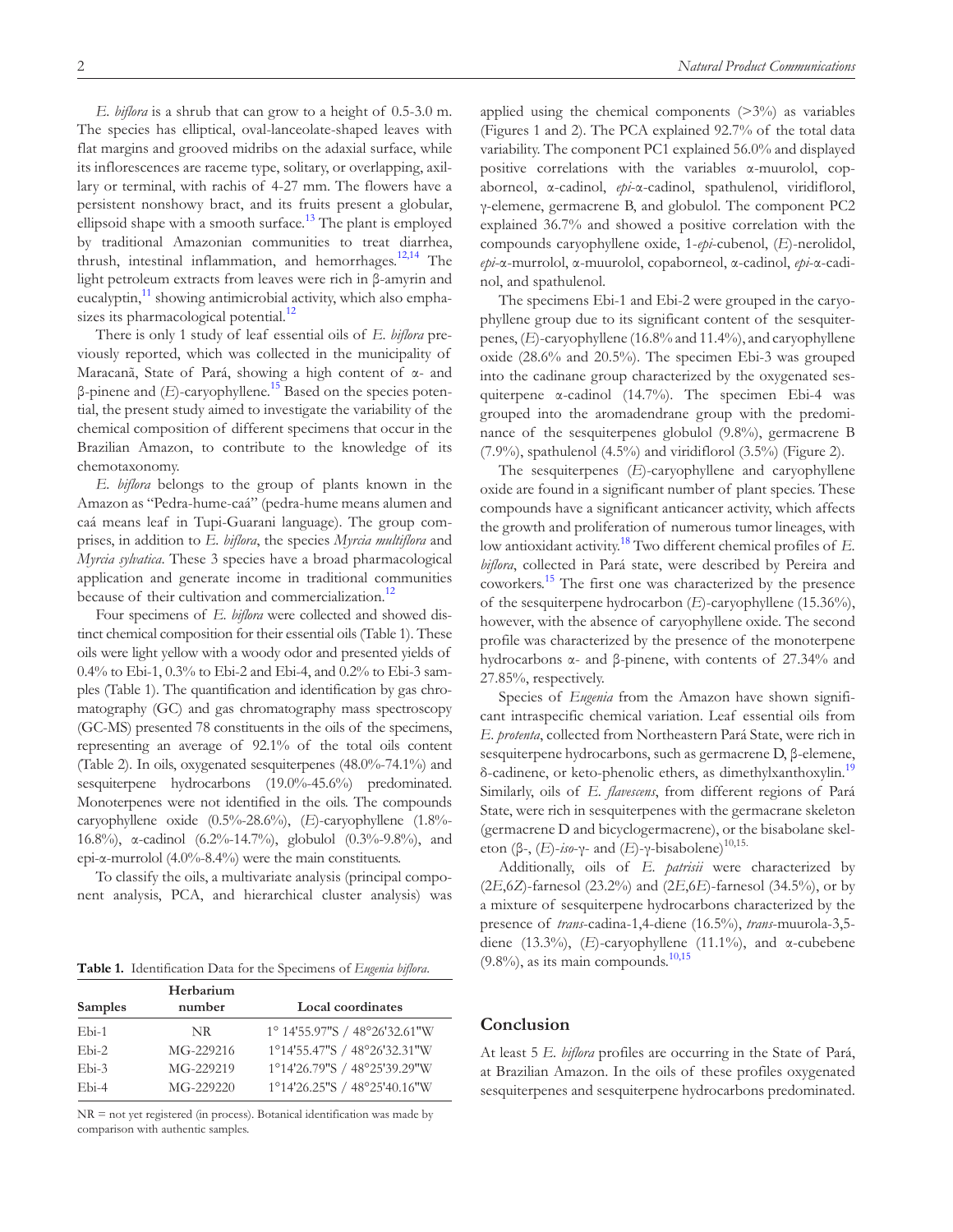| $\text{IR}_{(\underline{C})}$ | $\text{IR}_{(\underline{L})}$ | Constituents                   | $Ebi-1$ | Ebi-2    | Ebi-3   | Ebi-4   |
|-------------------------------|-------------------------------|--------------------------------|---------|----------|---------|---------|
| 858                           | $857^{\rm b}$                 | Ethyl-benzene                  | 0.3     | 0.1      |         |         |
| 904                           | $907^{\rm a}$                 | Butyl propanoate               | 0.9     | $0.2\,$  | 0.1     | 0.1     |
| 999                           | $1000^{\rm a}$                | $n$ -Decane                    | $0.2\,$ |          |         |         |
| 1338                          | $1335^a$                      | δ-Elemene                      | $0.2\,$ |          | 0.1     | 0.3     |
| 1352                          | $1345^a$                      | α-Cubebene                     |         | 0.1      | 0.1     | 0.1     |
| 1373                          | $1373^{\rm a}$                | α-Ylangene                     |         |          | 0.1     | 0.1     |
| 1377                          | $1374^{\rm a}$                | α-Copaene                      | 1.7     | 3.1      | $1.0\,$ | 0.9     |
| 1381                          | $1378^{\mathrm{a}}$           | (3Z)-Hexenyl hexenoate         |         |          |         | 0.1     |
| 1387                          | $1387^{\rm a}$                | β-Bourbonene                   |         | 0.5      | 0.1     | 0.1     |
| 1391                          | $1387^{\rm a}$                | β-Cubebene                     |         |          | 0.2     |         |
| 1394                          | $1389^a$                      | β-Elemene                      | $0.7\,$ | 1.8      | 0.9     | 2.6     |
| 1411                          | $1409^{\mathrm{a}}$           | α-Gurjunene                    |         |          |         | 0.1     |
| 1422                          | $1417^a$                      | $(E)$ -Caryophyllene           | 16.8    | 11.4     | 1.8     | 9.8     |
| 1431                          | $1430^a$                      | β-Copaene                      | 0.4     | 0.4      | 0.7     | $0.5\,$ |
| 1433                          | $1432^{\rm b}$                | $\gamma$ -Elemene              |         | 0.5      | 0.3     | 3.1     |
| 1436                          | $1432^{b}$                    | trans-x-Bergamotene            |         | $0.2\,$  |         |         |
| 1440                          | $1437^{\rm a}$                | $\alpha$ -Guaiene              |         |          | 0.4     | $0.8\,$ |
| 1442                          | $1439^{a}$                    | Aromadendrene                  |         | $0.2\,$  |         |         |
| 1445                          | $1442^{\rm a}$                | 6,9-Guaiadiene                 |         |          | 0.3     | 0.4     |
| 1451                          | $1447^{\rm b}$                | Isogermacrene D                |         |          | 0.1     | 0.1     |
| 1454                          | $1452^{\mathrm{a}}$           | α-Humulene                     | 1.6     | 1.0      | 0.4     | 1.1     |
| 1462                          | $1458$ <sup>a</sup>           | allo-Aromadendrene             |         |          | $0.2\,$ |         |
| 1462                          | $1464^\mathrm{a}$             | $9$ -epi-(E)-Caryophyllene     |         | $0.2\,$  |         | 0.5     |
| 1477                          | $1478^{\rm a}$                | $\gamma$ -Muurolene            | $0.7\,$ | 0.8      | 1.6     | 1.1     |
| 1481                          | $1483^{\circ}$                | α-Amorphene                    | 0.4     |          |         |         |
| 1484                          | $1476^{\rm b}$                | Selina-4,11-diene <sup>c</sup> |         |          |         | 0.1     |
| 1484                          | $1484^{\rm a}$                | Germacrene D                   |         | 0.7      | 1.7     | 2.2     |
| 1487                          | $1492^{\mathrm{a}}$           | $\beta$ -Selinene              |         | 0.4      | 0.6     | $1.0\,$ |
| 1494                          | 1493 <sup>a</sup>             | trans-Muurola-4(14),5-diene    |         |          |         | $0.2\,$ |
| 1494                          | $1493^{\rm a}$                | epi-Cubebol                    | 1.8     |          |         |         |
| 1495                          | $1496^a$                      | Valencene                      |         | 0.9      | 1.4     |         |
| 1496                          | $1496^a$                      | Viridiflorene                  |         |          |         | 2.1     |
| 1498                          | $1500^{\rm a}$                | Bicyclogermacrene              |         |          | $0.2\,$ | 2.1     |
| 1501                          | $1500^a$                      | α-Muurolene                    | $0.7\,$ | 0.6      | 1.4     | $0.8\,$ |
| 1506                          | $1505^{\rm b}$                | $\alpha$ -Bulnesene            |         |          | 0.1     | 0.2     |
| 1509                          | $1508^b$                      | β-Bisabolene                   |         |          | 0.1     | 0.2     |
| 1515                          | $1513^a$                      | $\gamma$ -Cadinene             | $2.9\,$ | $0.8\,$  | $2.2\,$ | 0.9     |
| 1519                          | $1520^{\rm a}$                | 7-epi-a-Selinene               |         |          | 0.4     | $0.7\,$ |
| 1524                          | $1522^{\mathrm{a}}$           | δ-Cadinene                     |         |          |         | $2.1\,$ |
| 1527                          | $1521^{\rm a}$                | trans-Calamenene               | 2.1     | $1.5\,$  | $1.5\,$ |         |
| 1524                          | $1522^{\mathrm{a}}$           | δ-Cadinene                     |         |          |         | $2.1\,$ |
| 1536                          | $1540^{\rm b}$                | Selina-4(15),7(11)-diene       |         |          |         | $0.5\,$ |
| 1538                          | $1532^{\mathrm{a}}$           | $\gamma$ -Cuprenene            |         | 1.5      |         |         |
| 1540                          | $1537^{\rm a}$                | α-Cadinene                     |         |          | 0.4     | 0.4     |
| 1542                          | $1545^{\rm a}$                | Selina-3,7(11)-diene           |         |          |         | $0.5\,$ |
| 1549                          | $1548^{\rm a}$                | Elemol                         |         | 0.3      | $1.8\,$ | $0.7\,$ |
| 1558                          | $1559^{\mathrm{a}}$           | Germacrene B                   |         | 1.1      | $0.7\,$ | 7.9     |
| 1564                          | $1561^a$                      | $(E)$ -Nerolidol               | $1.4\,$ | 3.6      | 1.6     | $0.5\,$ |
| 1569                          | $1567^{\rm a}$                | Palustrol                      |         |          |         | 1.4     |
| 1579                          | $1577^{\rm a}$                | Spathulenol                    | $2.2\,$ | $2.4\,$  | 4.9     | 4.5     |
| 1583                          | $1584^{\rm a}$                | Caryophyllene oxide            | 28.6    | $20.5\,$ | $7.5\,$ | $0.5\,$ |
| 1588                          | $1590^{\mathrm{a}}$           | Globulol                       |         | $0.3\,$  |         | $9.8\,$ |

<span id="page-2-0"></span>**Table 2.** Essential Oil Yield and Composition of 4 Samples of *Eugenia biflora*.

(Continued)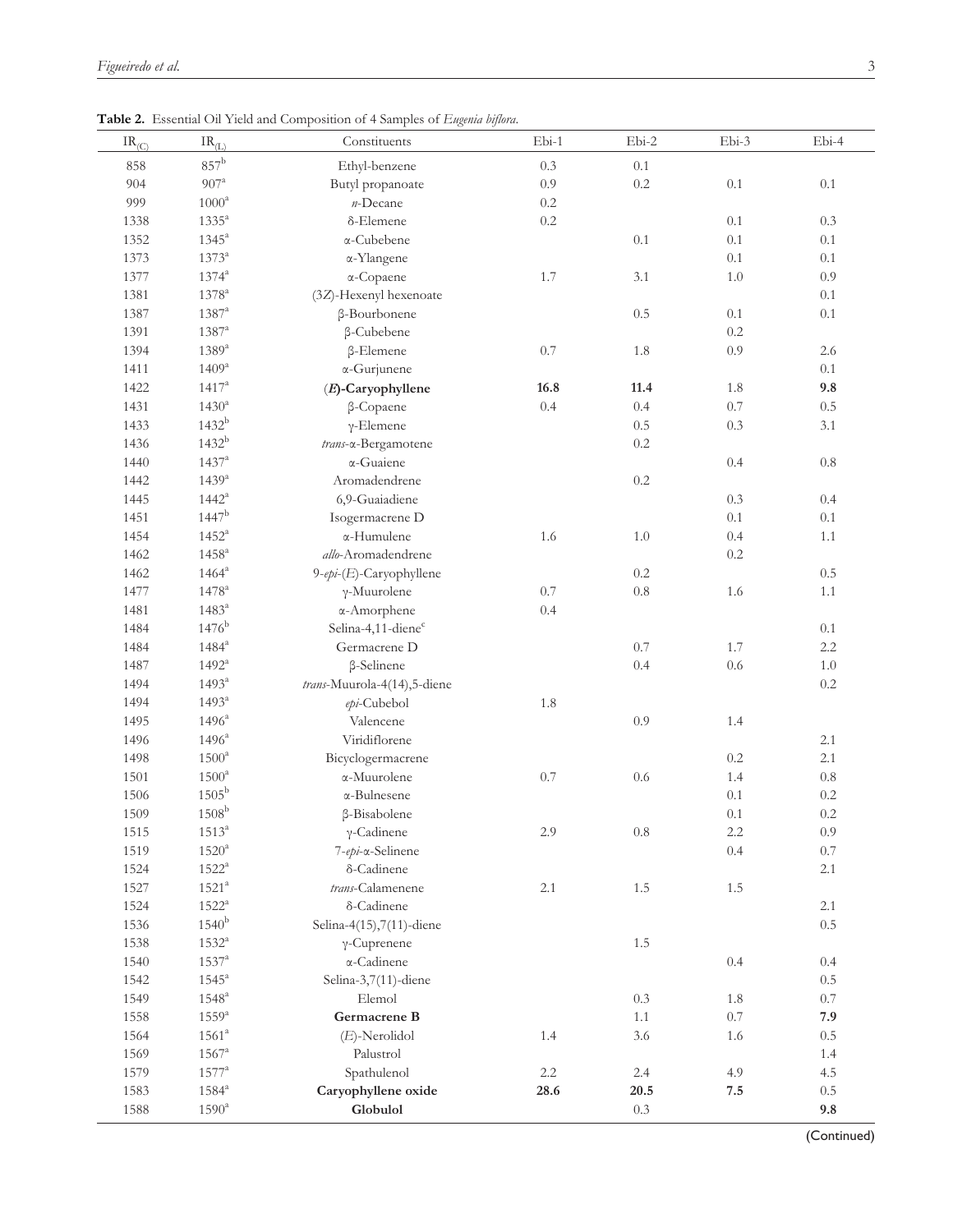**Table 2.** Continued

| $IR_{(C)}$                 | $IR_{(L)}$          | Constituents                           | $Ebi-1$ | Ebi-2 | Ebi-3   | Ebi-4   |
|----------------------------|---------------------|----------------------------------------|---------|-------|---------|---------|
| 1592                       | $1592^{\rm a}$      | Viridiflorol                           | 2.0     | 1.6   | 2.9     | 3.5     |
| 1594                       | $1595^{\mathrm{a}}$ | Cubeban-11-ol                          | 0.4     |       | 1.8     | 1.4     |
| 1602                       | $1600^a$            | Rosifoliol                             |         |       |         | 1.5     |
| 1605                       | $1602^{\rm a}$      | Ledol                                  | 1.0     |       |         |         |
| 1605                       | $1613^{a}$          | Copaborneol                            |         |       | 5.6     |         |
| 1609                       | 1608 <sup>a</sup>   | Humulene epoxide II                    | 1.1     | 1.1   | 0.4     | 0.4     |
| 1615                       | $1618^{a}$          | 1,10-di-epi-Cubenol                    |         |       | 0.9     | 0.3     |
| 1620                       | $1618^{a}$          | Junenol                                |         |       | 2.0     | 1.3     |
| 1626                       | $1624^{\rm b}$      | epi-γ-Eudesmol                         |         | 1.8   | 2.2     |         |
| 1629                       | $1627^{\rm a}$      | 1-epi-Cubenol                          | 6.4     | 6.6   | 3.3     | 1.6     |
| 1633                       | $1630^{a}$          | $\gamma$ -Eudesmol                     |         |       | 1.8     | $0.8\,$ |
| 1637                       | 1639 <sup>a</sup>   | Caryophylla-4(12),8(13)-dien-5β-ol     |         | 2.6   |         |         |
| 1641                       | 1638 <sup>a</sup>   | epi-α-Cadinol (τ-cadinol)              |         |       | 4.9     | 1.9     |
| 1642                       | $1640^{\rm a}$      | epi-α-Murrolol (τ-muurolol)            | 8.4     | 7.6   | 8.3     | 4.0     |
| 1647                       | $1644^{\rm a}$      | α-Muurolol (Torreyol)                  | 2.4     | 3.0   | 4.8     | 2.1     |
| 1651                       | $1649^{a}$          | $\beta$ -Eudesmol                      |         |       | 1.6     | 0.7     |
| 1653                       | $1652^{\mathrm{a}}$ | Himachalol                             |         |       |         | 0.9     |
| 1655                       | $1652^{\rm a}$      | α-Cadinol                              | 6.2     | 6.3   | 14.7    | 7.5     |
| 1657                       | 1661 <sup>a</sup>   | Allohimachalol                         |         | 0.9   |         |         |
| 1659                       | $1660^{\rm a}$      | cis-Calamenen-10-ol                    |         |       | 0.5     |         |
| 1666                       | $1665^{\rm a}$      | Intermedeol                            |         |       |         | 0.5     |
| 1669                       | $1668^{\rm a}$      | trans-Calamenen-10-ol                  | 0.3     | 0.2   | 0.2     |         |
| 1671                       | $1668^{\rm a}$      | 14-Hydroxy-9-epi-(E)-caryophyllene     |         | 1.1   | $0.8\,$ | 0.5     |
| 1686                       | $1685^{\rm a}$      | Germacra-4(15), 5, 10(14)-trien-1-α-ol |         | 1.4   | 1.0     | 0.3     |
| 1696                       | 1696 <sup>b</sup>   | Juniper camphor                        |         | 0.4   | 0.5     | 1.4     |
| 1701                       | $1702^a$            | 10-nor-Calamenen-10-one                |         |       | 0.1     |         |
| Sesquiterpene hydrocarbons |                     | 28.2                                   | 27.7    | 19.0  | 45.6    |         |
| Oxygenated sesquiterpenes  |                     | 62.2                                   | 61.7    | 74.1  | 48.0    |         |
| Others                     |                     |                                        | 1.4     | 0.3   | 0.1     | 0.2     |
| Total $(\%)$               |                     |                                        | 91.8    | 89.7  | 93.2    | 93.8    |
| Oil yield $(\%$            |                     | 0.4                                    | 0.3     | 0.2   | 0.3     |         |

 $\text{RI}_{\text{(C)}}$ : calculated retention time;  $\text{RI}_{\text{(L)}}$ : literature retention time; <sup>16,17</sup>; Bold: main constituents (above 5%).

 $^{a}$ Adams (2007).<sup>1</sup>

 $b$ Mondello (2011).<sup>[16](#page-5-12)</sup>

c correct stereoisomer was not determined.

This work reports the caryophyllene, cadinane, and aromadendrane profiles for the first time.

## **Materials and Methods**

## *Plant Material*

Leaves of 4 specimens of *E. biflora* were collected in Caratateua Island, State of Pará, Brazil. Plant vouchers were identified by Professor Marcos Sobral, a Brazilian Myrtaceae specialist, and deposited in the Herbarium of the Museu Emilio Goeldi, city of Belém, State of Pará, Brazil. The coordinates for each collected specimen and the voucher number are listed in [Table 1](#page-1-0). About 150 g of leaves from each plant were collected and dried for 2 days at room temperature. Dried leaves (60 g) were then subjected to hydrodistillation.

#### *Extraction and Oil Composition Analysis*

Essential oils were hydrodistilled using a Clevenger-type apparatus (3 hours), according to Gottlieb and Magalhães.<sup>20</sup> Then, the oils were dried over anhydrous sodium sulfate, and the total oil yields are expressed as mL/100 g of dried material. The oil composition analysis was performed by GC-MS, using a Shimadzu instrument Model QP 2010 ultra (Shimadzu, Tokyo, Japan) equipped with an Rtx-5MS (30 m  $\times$  0.25 mm; 0.25 µm film thickness) silica capillary column (Restek, Bellefonte, PA, USA). Helium was used as the carrier gas, with a linear velocity of 1.0 mL/min at 57.5 kPa; split injection (split ratio 1:20) of 1  $\mu$ L of a hexane solution (5 µL oil: 500 µL hexane); injector and interface temperatures were 250°C. The programmed temperature was 60 to 240°C (3°C/min), followed by an isotherm of 10 minutes. Electron impact mass spectrometry: electron energy was 70 eV,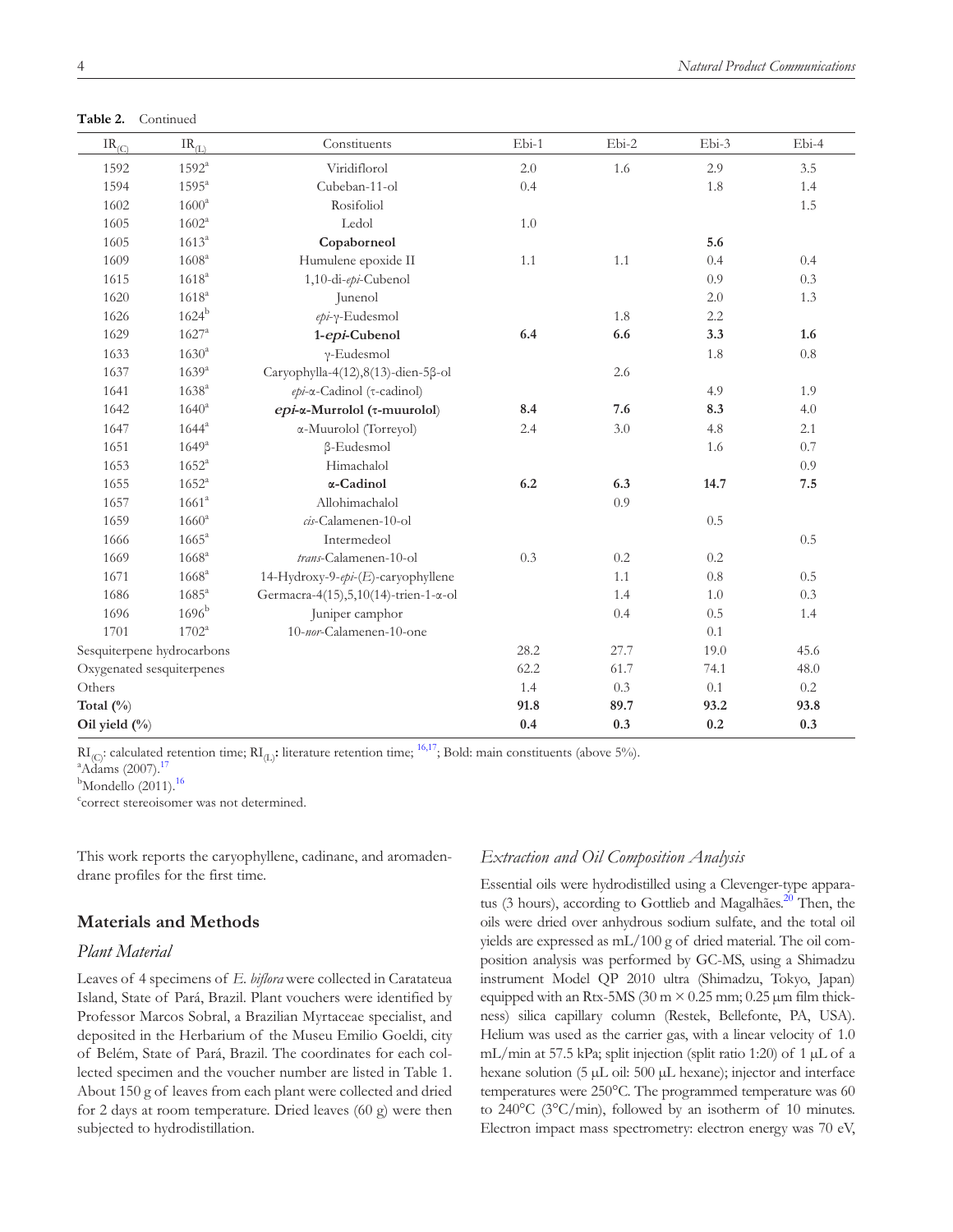

**Figure 1.** Biplot (principal component analysis) resulting from the analysis of the oils of *Eugenia biflora.*

and the ion source temperature was 200°C. The mass spectra were obtained by automatic scanning at every 0.3 second, with mass fragments in the range of 35-400 m/z. The oil constituents were identified by comparison of their mass spectra and retention indices with those available in commercial libraries, such as Adams<sup>16</sup> and FFNSC 2/Mondello.<sup>17</sup> Retention indices were calculated using *n*-alkane standard solutions (C8-C40, Sigma-Aldrich, St. Louis, MO, USA) in the same chromatographic conditions.<sup>21</sup> GC flame ionization detector (FID) analysis was

<span id="page-4-0"></span>carried out on a Shimadzu QP-2010 instrument equipped with an FID detector in the same conditions, except that hydrogen was used as the carrier gas. The oil constituents percentual was computed from GC-FID peak areas.

## *Statistical Analysis*

The multivariate analysis was performed by using as variables the constituents of oils with content above 3.0%. The data



<span id="page-4-1"></span>**Figure 2.** Dendrogram representing the similarity relation for the oils of *Eugenia biflora.*